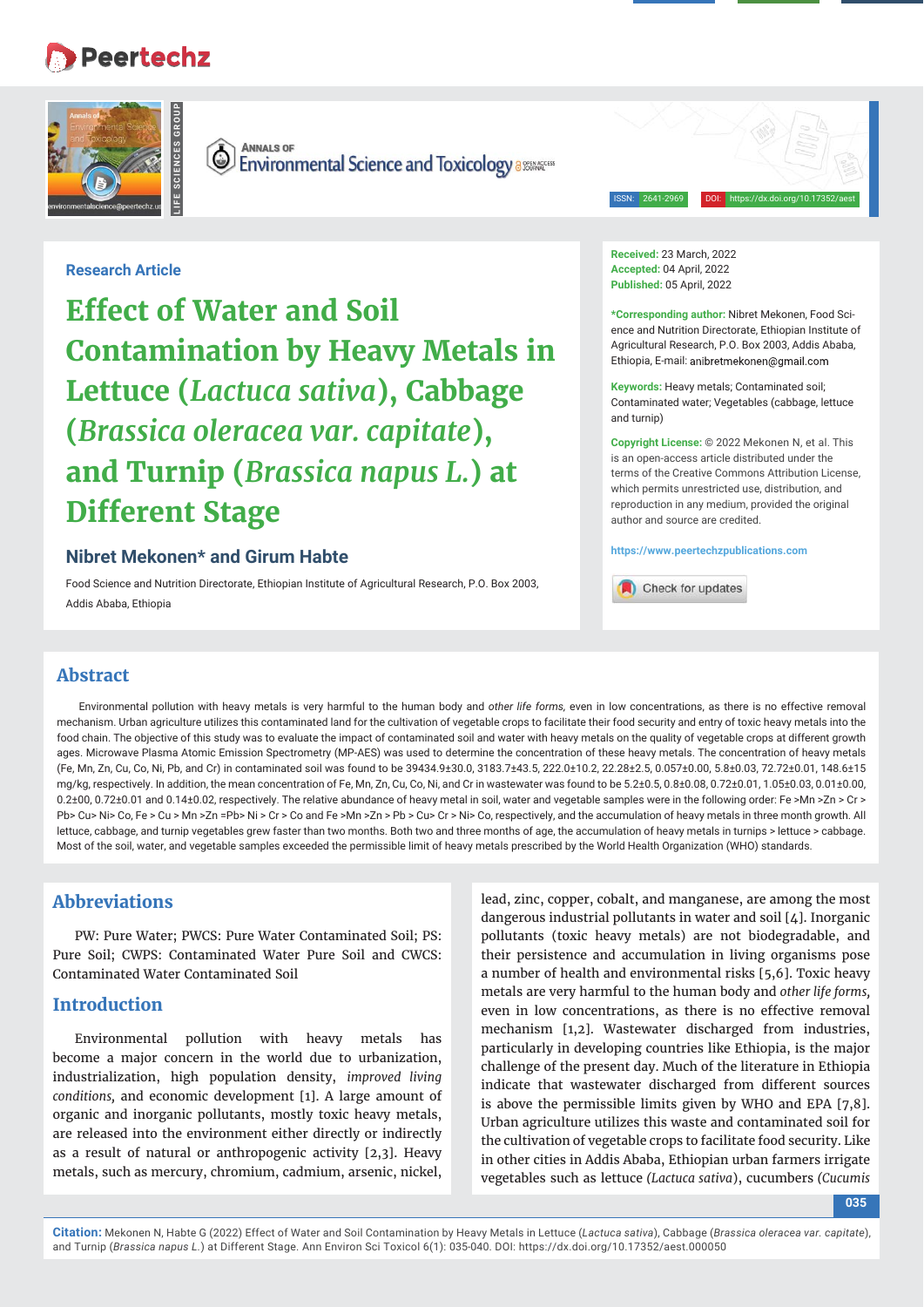*sativus*), potatoes *(Solanum tuberosum*), cabbage *(Brassica oleracea var. capitate*), green onion *(Allium porrum L*.), turnips (*Brassica napus L.),* etc. for urban markets and their needs. Most toxic heavy metals accumulate in vegetables contaminated by contaminated water and soil. Apart from the health risk, heavy metal accumulation also affects the growth and yield of vegetable crops. The objective of this study is to determine the accumulation of heavy metals in lettuce (Lactuca sativa L.), turnip (Brassica napus L.), and cabbage (Brassica oleracea var. capitate) at different ages growing in the pot.

## **Materials and methods**

#### **Area of the study**

This study (pot experiment) was conducted at the Ethiopian Institute of Agricultural Research (EIAR) in Addis Ababa, Ethiopia under environmental conditions. The pot experiment had four treatments such as pure water, pure soil, pure water contaminated soil, contaminated water pure soil, and contaminated water contaminated soil (PWS, PWCS, CWPS, and CWS), respectively.

#### **Apparatus and instruments**

A Multiwve 3000 microwave system (Anton Paar, Graz, Austria) programmable for time and power between 600 and 1400 W and equipped with 16 high-pressure polytetrafluoroethylene vessels (MF 100) and a 4100 MP-AES (Agilent, California, US) were used for the analysis of toxic heavy metals. The operating conditions of the instrument were forward plasma power of 1.0kW, nitrogen gas (spectral purity, 99.95%), and a flow rate of 16.0L/min (plasma), 1.2L/min (auxiliary), and 1.0L/min (nebulizer). The instrument was tuned for daily performance using the Elan 6100 DRC sensitivity detection limit solution (PerkinElmer Pure, USA).

#### **Chemicals and reagents**

The following chemicals were used: concentrated Hydrochloric Acid (HCl) 37% (Fluka, Germany), nitric acid (HNO<sub>3</sub>) 69% (Fluka), hydrogen peroxide (H<sub>2</sub>O<sub>2</sub>, 30%), hydrofluoric acid (HF, 70%) (Dong Woo Fine-Chem Iksan, Korea), and ultrapure deionized water (18.2 M.cm) (Millipore, Bedford, MA, USA). A 10mg/L multi-elemental standard solution from Ana Pure Kriat, Daejeon, Korea was used for preparing standards for calibration curves.

#### **Sample collection for vegetable cultivation**

**Sample collection:** The wastewater and contaminated soil were collected from the Akaki kality sub-city in Addis Ababa, and non-contaminated soil was collected from Debre Birhan in the Amhara region. A total of 4 vegetable seed samples, namely lettuce (*Lactuca sativa L*.), turnip (*Brassica napus L*.), and cabbage *(Brassica oleracea var. capitate)*, were purchased from the paisa market, in Addis Ababa.

**Sample cultivation:** The vegetables (lettuce, turnip, and cabbage) were grown in pots using (PWS, PWCS, CWPS, and CWS) as follows Figure 1.



**Figure 1:** Depicts the cultivation of vegetables.

The vegetable samples were collected two or three months ago, washed with deionized water to remove unwanted material, sliced with a stainless steel knife, and dried. The dried samples were then homogenized and powdered in a grinder with titanium blades (MR 350 CA, Braun, Spain). The powdered samples were properly labeled and stored in plastic bags at 20°C (Micom CFD-0622, Samsung, Korea) for microwave digestion. The soil and water samples were prepared for digestion before and after the cultivation of the vegetable crops.

**Procedures:** The dried vegetable and soil samples were mechanically ground and weighted at approximately 0.5 g and added into a Teflon closed vessel, then 7.0 mL of concentrated HNO<sub>3</sub> and 2.0 mL of  $H_2O_2$  were added for vegetable samples [9] and 9.0 mL of concentrated  $HNO<sub>3</sub>$  and 3.0 mL of HF were added for soil samples [10, 11], and digested by microwave-assisted digestion. The microwave-assisted digestion was set as follows to digest the samples: 1000W at 80°C for 5 min, 1000W at 50°C for 5min, 1000W at 190°C for 20min, and 0W for 30min for cooling. After cooling, the contents of the tubes were diluted to 50 mL with deionized water.

**Analysis of the sample and quality assurance:** Water, soil, and vegetable samples were analyzed using Agilent microwave plasma atomic emission spectrometers (MP-AES). Each metal or element has been measured using its wavelength. Analysis of the samples was performed by standard calibrations. Standard solutions were prepared with the same concentration of acids present in digested samples for all vegetables, water, and soil, by diluting a multi-elemental standard containing the analytes. Each sample was measured in triplicate. The accuracy, precision, and calibration curves of each metal concentration were performed by the standard reference materials. Calibration conditions: calibration correlation coefficient limit of 0.995, bank subtraction: on, stabilization time: 15 min, sample uptake time: 15 min, pump speed: 15rpm.

### **The Hazard Quotient (HQ)**

The hazard quotient (HQ) is the ratio between the daily intake of vegetables (Div) and the reference oral dose  $(R_f D)$ .

**036**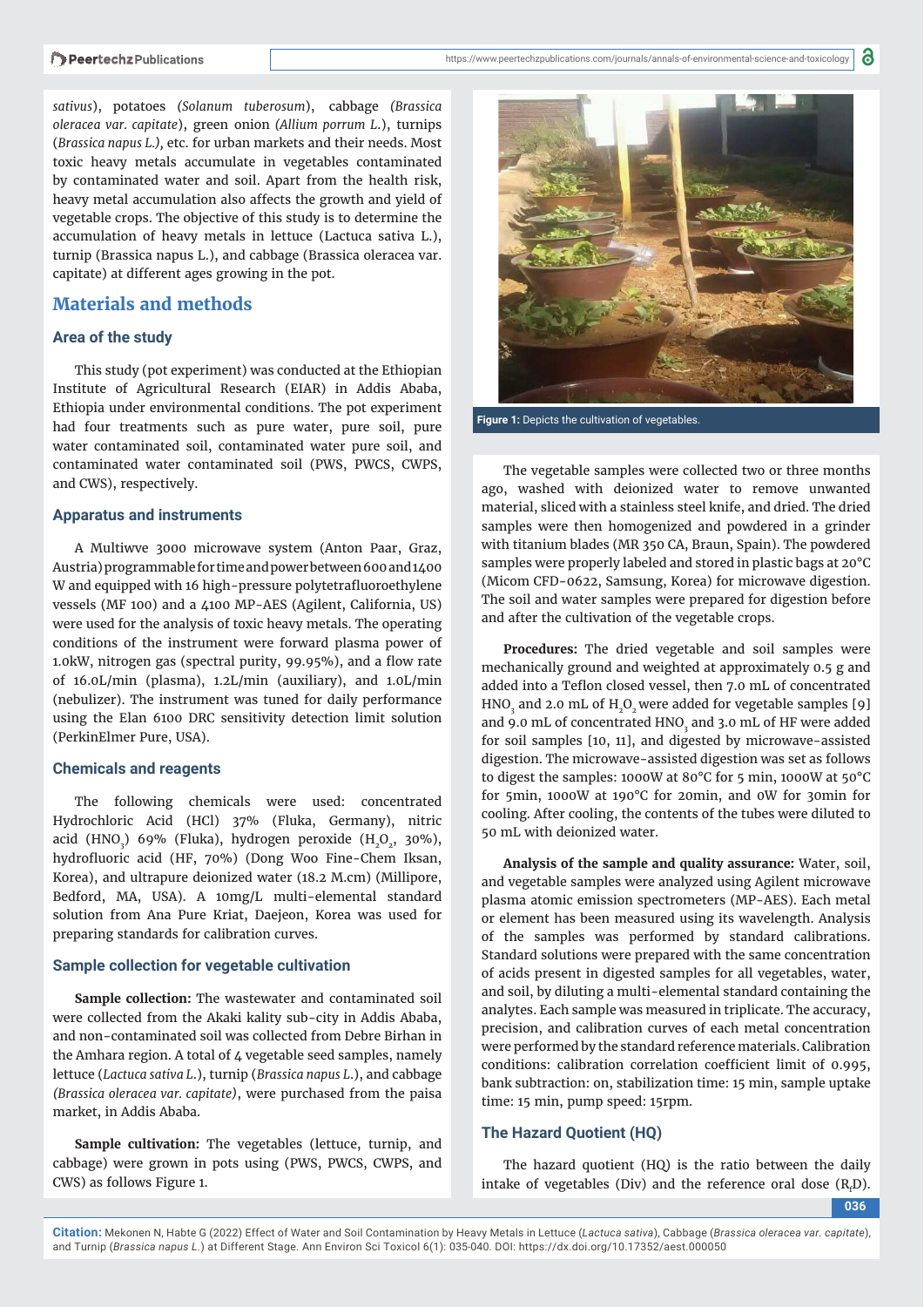If the ratio is lower than 1, there will be no obvious risk [12]. An estimate of the potential hazard of metals to human health (HQ) through the consumption of vegetables is calculated as follows:

$$
HQ = (Div) x (Cmetal)/RfD x Bo
$$
 (1)

Where (Div) is the daily intake of vegetables (kg per day),  $(C<sub>metal</sub>)$  is the concentration of metal in the vegetable (mg/kg),  $R_f$ D is the oral reference dose for the metal (mg/kg of body weight per day), and Bo is the human body mass (kg). The hazard quotient (HQ) indicates the health risk level due to exposure to pollutants [13].

## **Plant-to-soil transfer factor**

The metal concentration in the extracts of soils and plants was calculated on the basis of dry weight. The plant Transfer Factor (TF) was calculated as follows:

$$
TF = C_{\text{plant}} / C_{\text{Soil}} \tag{2}
$$

 $C_{\text{plant}}$  and  $C_{\text{soil}}$  represent the toxic metal concentration in extracts of plants and soils on a dry weight basis, respectively.

#### **Data examination**

The obtained data were analyzed using one-way ANOVA and Minitab17 software. The results were reported within the 95% level of confidence or ( $p$ <0.05) significant difference level and mean ± standard deviation of each triplicated data point.

## **Results and discussion**

The average concentration ±SD of each heavy metal in pure water, wastewater, pure soil, and contaminated soil samples collected from the two sites is given in Table 1. In addition, Tables 2,3 also show the mean ±SD concentration of heavy metals, mainly Fe, Mn, Zn, Cu, Co, Ni, Pb, and Cr in vegetable crops, namely lettuce, cabbage, and turnip, two and three months ago, respectively. The accumulation of these heavy metals in the mentioned vegetable plants or crops was different in the different treatments (PWS, PWCS, CWPS, and CWS), respectively Figures 2-4.

The concentration of heavy metals (Fe, Mn, Zn, Cu, Co, Ni, Pb, and Cr) in contaminated soil was found to be 39434.9±30.0, 3183.7±43.5, 222.0±10.2, 22.28±2.5, 0.057±0.00, 5.8±0.03,

| Table 1: Concentration (mg/kg) of trace metals (mean $\pm$ SD) in soil and (mg/L) in water as pre analysis. |                |               |              |                 |                 |                 |                |                 |                 |  |  |
|-------------------------------------------------------------------------------------------------------------|----------------|---------------|--------------|-----------------|-----------------|-----------------|----------------|-----------------|-----------------|--|--|
| <b>Sample</b>                                                                                               | Area           | <b>Fe</b>     | Mn           | Zn              | Cu              | Co              | Ni.            | Pb              | Cr              |  |  |
| PS                                                                                                          | Debre Birhan   | 15963.3±95.1  | 872.1±22.4   | $67.3 \pm 2.6$  | $2.25 \pm 0.01$ | <b>ND</b>       | <b>ND</b>      | $1.17 \pm 0.09$ | $2.7 \pm 0.05$  |  |  |
| CS                                                                                                          | Akaki kalitv   | 39434.9 ±30.0 | 3183.7±43.5  | 222.0±10.2      | $22.28 \pm 2.5$ | $1.20 + 0.00$   | $5.8 \pm 0.03$ | 72.72±0.01      | 148.6±15        |  |  |
| <b>PW</b>                                                                                                   | Domestic water | $2.2 \pm 0.3$ | <b>ND</b>    | $0.08 + 0.00$   | <b>ND</b>       | <b>ND</b>       | <b>ND</b>      | $0.08 + 00$     | <b>ND</b>       |  |  |
| <b>CW</b>                                                                                                   | Akaki kality   | $5.2 \pm 0.5$ | $0.8 + 0.08$ | $0.72 \pm 0.01$ | $1.05 \pm 0.03$ | $0.01 \pm 0.00$ | $0.2 + 00$     | $0.72 \pm 0.01$ | $0.14 \pm 0.02$ |  |  |

**Table 2**: Concentration (mg/kg) of trace metals (mean ± SD) in vegetable crops in the pot experiment after two months of growing.

| <b>Vegetables</b>               | <b>Treatments</b> | Fe          | Mn             | Zn              | Cu              | Co        | <b>Ni</b>       | <b>Pb</b>                                                                                                                                                                                                                                                                                                                                                                                                               | cr            |
|---------------------------------|-------------------|-------------|----------------|-----------------|-----------------|-----------|-----------------|-------------------------------------------------------------------------------------------------------------------------------------------------------------------------------------------------------------------------------------------------------------------------------------------------------------------------------------------------------------------------------------------------------------------------|---------------|
|                                 | <b>PWS</b>        | 465.4±77.8  | 80±11.8        | $7.1 \pm 0.25$  | $0.96 \pm 0.05$ | <b>ND</b> | <b>ND</b>       | $0.65 \pm 0.08$                                                                                                                                                                                                                                                                                                                                                                                                         | $0.08 + 0.01$ |
| Cabbage (Brassica oleracea var. | <b>PWCS</b>       | 1648.8±68.4 | 145.8±25.8     | $16.0 + 0.5$    | $2.5 \pm 0.02$  | <b>ND</b> | $0.65 \pm 0.00$ | $10.5 \pm 1.8$<br>$1.18 \pm 0.03$<br>$0.93 + 0.03$<br>$0.27 \pm 0.04$<br>$11.5 \pm 2.0$<br>$1.35 \pm 0.08$<br>$0.36 \pm 0.06$<br>$0.22 \pm 0.00$<br>$7.01 \pm 1.5$<br>$1.16 \pm 0.03$<br>$1.03 \pm 0.01$<br>$0.24 \pm 0.00$<br>$12.3 \pm 0.8$<br>$1.75 \pm 0.04$<br>$0.92 \pm 0.04$<br>$0.54 \pm 0.03$<br>$23.0 \pm 5.3$<br>$1.25 \pm 0.07$<br>$1.05 \pm 0.05$<br>$0.91 \pm 0.06$<br>$24.5 \pm 10.2$<br>$6.25 \pm 0.08$ |               |
| capitate)                       | <b>CWPS</b>       | 624.5±125.3 | 87.0±38.2      | $8.3 \pm 0.04$  | $1.1 \pm 0.00$  | <b>ND</b> | <b>ND</b>       |                                                                                                                                                                                                                                                                                                                                                                                                                         |               |
|                                 | <b>CWS</b>        | 1657.8±45.0 | 155.8±45.9     | $16.1 \pm 0.6$  | $3.8 + 0.01$    | <b>ND</b> | $1.3 \pm 0.02$  |                                                                                                                                                                                                                                                                                                                                                                                                                         |               |
|                                 | <b>PWS</b>        | 460.6±69.5  | 120.3±15.7     | $10.2 + 0.4$    | $1.03 \pm 0.08$ | <b>ND</b> | <b>ND</b>       |                                                                                                                                                                                                                                                                                                                                                                                                                         |               |
| Lettuce (Lactuca sativa L.)     | <b>PWCS</b>       | 1651.0±39.8 | 141.8±19.8     | $26.3 \pm 10.2$ | $2.08 + 0.06$   | <b>ND</b> | $0.84 \pm 0.03$ |                                                                                                                                                                                                                                                                                                                                                                                                                         |               |
|                                 | <b>CWPS</b>       | 638.5±89.7  | 217.2±68.6     | $9.2 \pm 0.7$   | $1.02 \pm 0.01$ | <b>ND</b> | <b>ND</b>       |                                                                                                                                                                                                                                                                                                                                                                                                                         |               |
|                                 | <b>CWS</b>        | 1698.9±62.5 | 260.3±75.2     | $32.8 + 9.3$    | $4.13 \pm 0.05$ | <b>ND</b> | $1.3 \pm 0.08$  |                                                                                                                                                                                                                                                                                                                                                                                                                         |               |
|                                 | <b>PWS</b>        | 472.6±59.6  | 262±22.0       | $16.2 \pm 1.2$  | $1.4 \pm 0.03$  | <b>ND</b> | <b>ND</b>       |                                                                                                                                                                                                                                                                                                                                                                                                                         |               |
|                                 | <b>PWCS</b>       | 1575.2±95.1 | $455 \pm 85.3$ | $53.8 \pm 11.7$ | $2.33 \pm 1.2$  | <b>ND</b> | $1.02 \pm 0.05$ |                                                                                                                                                                                                                                                                                                                                                                                                                         |               |
| Turnip (Brassica napus L.)      | <b>CWPS</b>       | 1080.0±67.5 | 270.3±96.4     | $21.7 \pm 5.2$  | $1.32 \pm 0.04$ | <b>ND</b> | <b>ND</b>       |                                                                                                                                                                                                                                                                                                                                                                                                                         |               |
|                                 | <b>CWS</b>        | 1708.2±81.6 | 555.0±94.3     | $55.3 \pm 10.7$ | $5.26 \pm 0.04$ | <b>ND</b> | $1.42 \pm 0.07$ |                                                                                                                                                                                                                                                                                                                                                                                                                         |               |

| Table 3: Concentration (mg/kg) of trace metals (mean $\pm$ SD) in vegetable crops in the pot experiment after three months of growing. |                   |              |                  |                 |                 |           |                 |                 |                 |  |
|----------------------------------------------------------------------------------------------------------------------------------------|-------------------|--------------|------------------|-----------------|-----------------|-----------|-----------------|-----------------|-----------------|--|
| <b>Vegetables</b>                                                                                                                      | <b>Treatments</b> | Fe           | Mn               | Zn.             | Cu              | Co        | <b>Ni</b>       | <b>Pb</b>       | Cr.             |  |
|                                                                                                                                        | <b>PWS</b>        | 755.7±63.4   | 118.3±36.4       | $12.0 \pm 8.5$  | $1.02 \pm 0.08$ | <b>ND</b> | <b>ND</b>       | $0.87 \pm 0.00$ | $0.17 \pm 0.02$ |  |
| Cabbage (Brassica oleracea var.                                                                                                        | <b>PWCS</b>       | 1838.8±48.3  | 171.6±43.5       | $34.0 \pm 11.0$ | $2.7 \pm 0.05$  | <b>ND</b> | $0.55 \pm 0.01$ | $13.4 \pm 1.6$  | $2.5 \pm 0.08$  |  |
| capitate)                                                                                                                              | <b>CWPS</b>       | 1464.5±55.6  | $134 \pm 11.8$   | $27.0 \pm 13.4$ | $1.1 \pm 0.02$  | <b>ND</b> | <b>ND</b>       | 1.08±0.05       | $0.28 \pm 0.03$ |  |
|                                                                                                                                        | <b>CWS</b>        | 2440.5±74.1  | 183.0±39.5       | 42.0±10.2       | $4.5 \pm 0.04$  | <b>ND</b> | $1.5 \pm 0.01$  | $17.0 \pm 7.4$  | $2.44 \pm 0.07$ |  |
|                                                                                                                                        | <b>PWS</b>        | 830.6±87.5   | 237.7±18.7       | $15.0 \pm 12.8$ | $2.4 \pm 0.00$  | <b>ND</b> | <b>ND</b>       | $0.89 \pm 0.01$ | $0.18 + 0.01$   |  |
|                                                                                                                                        | <b>PWCS</b>       | 2831.3±75.8  | 374.0±63.4       | $66.0 \pm 17.0$ | $2.8 \pm 0.07$  | <b>ND</b> | $0.95 \pm 0.02$ | $17.0 \pm 2.4$  | $2.01 \pm 0.04$ |  |
| Lettuce (Lactuca sativa L.)                                                                                                            | <b>CWPS</b>       | 2353.0±44.8  | 282.6±44.3       | 63.7±14.7       | $2.4 \pm 0.00$  | <b>ND</b> | <b>ND</b>       | $1.02 \pm 0.06$ | $0.54 \pm 0.02$ |  |
|                                                                                                                                        | <b>CWS</b>        | 3906.2±86.7  | $522.3 \pm 92.6$ | $82.0 \pm 16.3$ | $5.7 \pm 0.08$  | <b>ND</b> | $1.5 \pm 0.03$  | $22.0 \pm 8.5$  | $2.77 \pm 0.08$ |  |
|                                                                                                                                        | <b>PWS</b>        | 972.6±59.6   | 266.3±34.0       | $20.5 \pm 2.3$  | $2.0 \pm 0.01$  | <b>ND</b> | <b>ND</b>       | $0.93 \pm 0.04$ | $0.64 \pm 0.5$  |  |
|                                                                                                                                        | <b>PWCS</b>       | 3904.7±64.4  | 363.4±54.6       | $52.0 \pm 25.0$ | $3.5 \pm 0.12$  | <b>ND</b> | $1.2 \pm 0.00$  | $22.7 + 6.9$    | $2.95 \pm 0.57$ |  |
| Turnip (Brassica napus L.)                                                                                                             | <b>CWPS</b>       | 3262.65±82.5 | 293.6±87.1       | 48.0±12.6       | $2.1 \pm 0.06$  | <b>ND</b> | <b>ND</b>       | $1.06 \pm 0.03$ | $1.01 \pm 0.04$ |  |
|                                                                                                                                        | <b>CWS</b>        | 3977.8±78.2  | 485±75.7         | 63.0±14.5       | $5.84 \pm 0.08$ | <b>ND</b> | $1.52 \pm 0.04$ | $25.1 \pm 12.0$ | $6.71 \pm 0.18$ |  |
|                                                                                                                                        | 037               |              |                  |                 |                 |           |                 |                 |                 |  |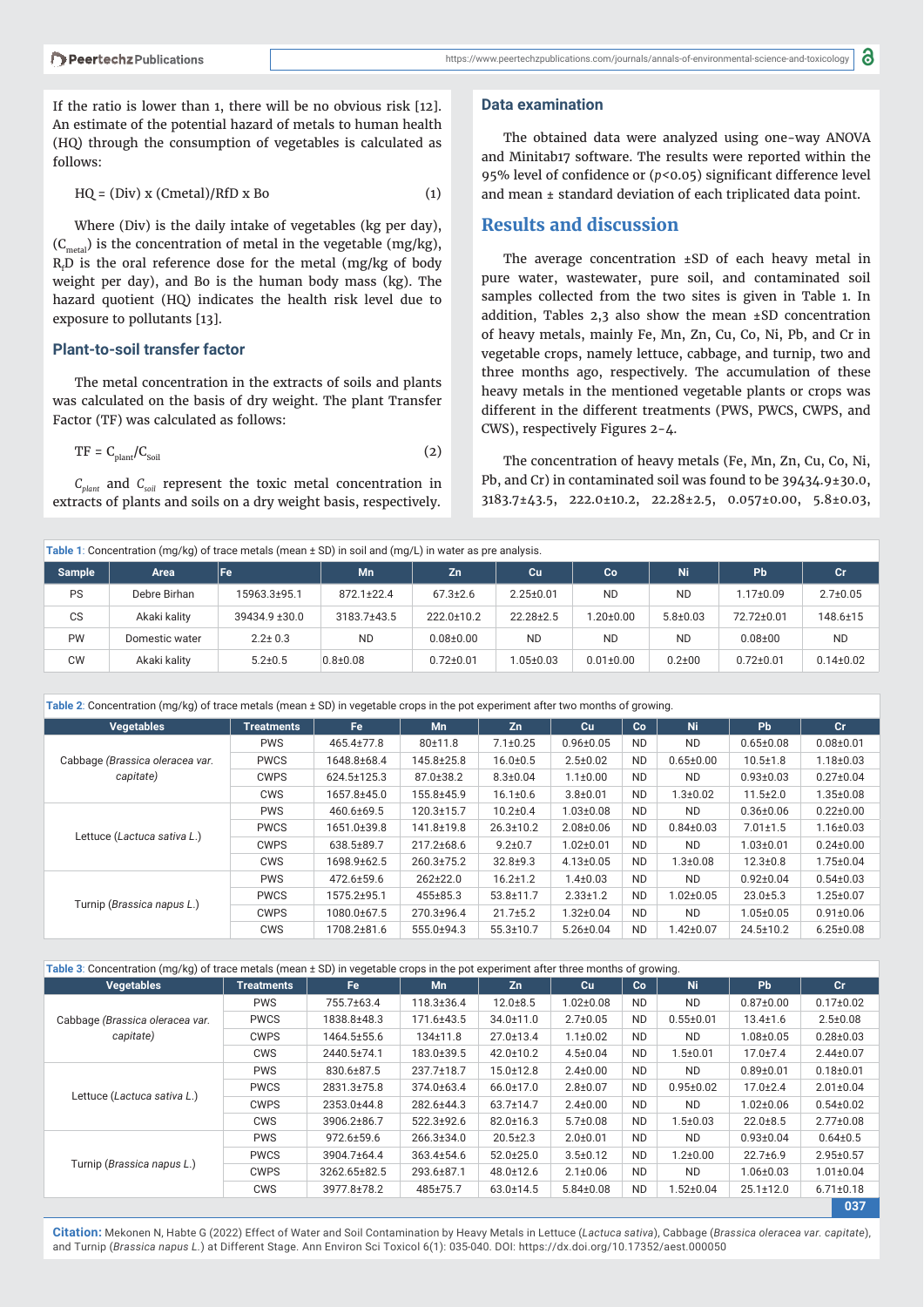8



**Figure 2:** (A and B). The mean concentrations of heavy metals in cabbage, lettuce, and turnip growing in CWS collected the sample after two and three months' age, respectively.



**Figure 3:** (C and D). The mean concentrations of heavy metals in cabbage, lettuce, and turnip growing in PWS collected the sample after two and three months' age, respectively.



**Figure 4:** (E, F, and G, H). The mean concentrations of heavy metals in cabbage, lettuce, and turnip growing in PWCS and CWPS after two and three months' age, respectively.

**038**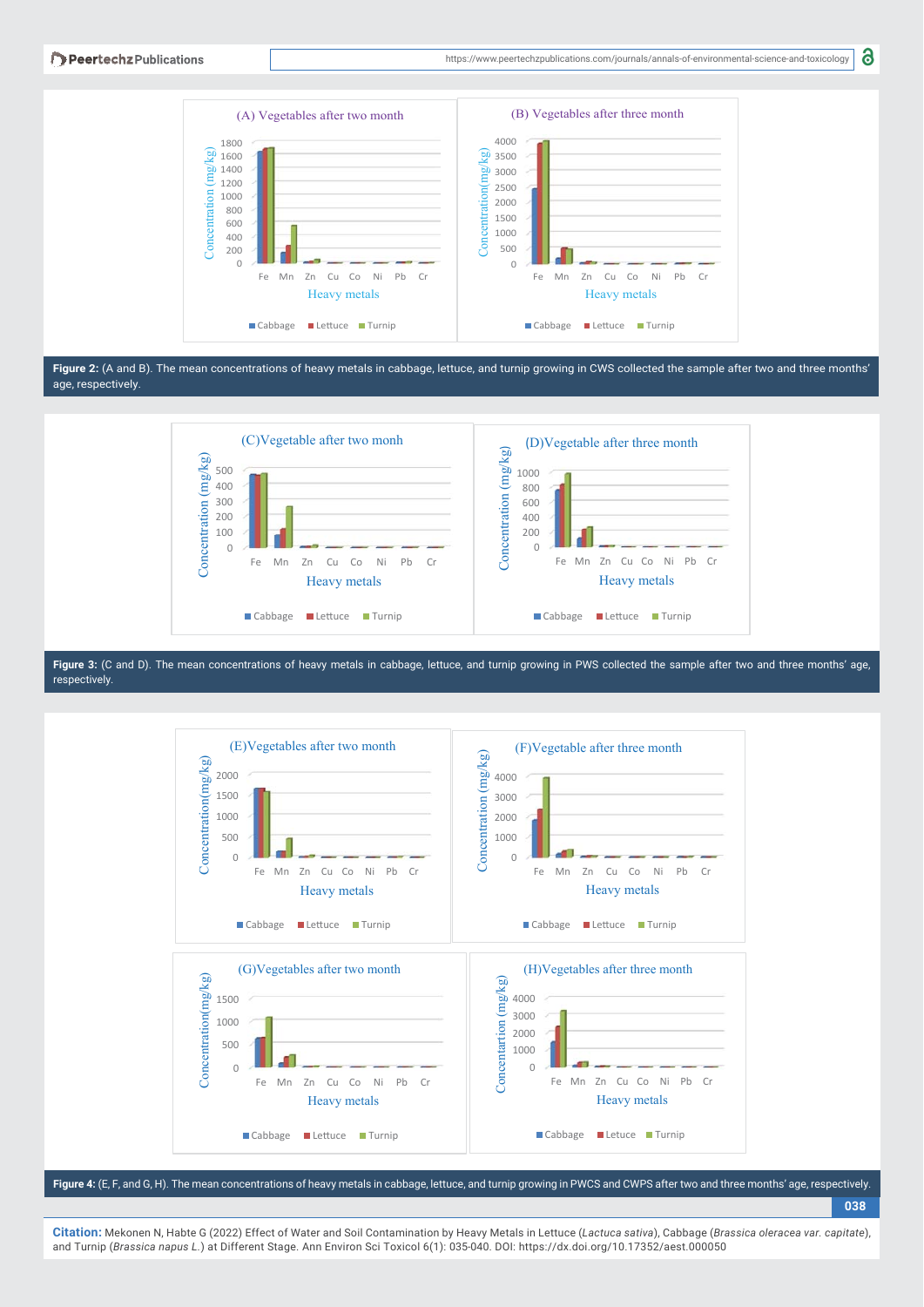72.72±0.01, 148.6±15mg/kg, respectively. The obtained values of these heavy metals are compared with different organizations and literature as shown in Table 4. The mean concentration of Fe, Cu, and Ni were found to be which are less than the results of Fe, Cu, and Ni (43317.8, 83.70, and 294.2), respectively found in Cuba [16]. Most of the concentrations of trace metals in waste or contaminated water in the study were found to be higher than the different organization permissible limits [17-20]. In addition, the mean concentration of Fe, Mn, Zn, Cu, Co, Ni, and Cr in pure water was found to be less than the WHO permissible limits [21] but the concentration of Pb was found to be higher than the WHO standards. The concentration of (Fe, Mn, Zn, Cu, Co, Ni, Pb, and Cr) metals in cabbage growing in CWP were found to be 2440.5±74.1, 183.0±39.5, 42.0±10.2, 4.5±0.04, ND, 1.5±0.01, 17.0±7.4 and 2.44±0.07, respectively. The concentration of (Fe, Mn, Zn, Cu, Co, Ni, Pb, and Cr) metals in lettuce growing in CWP were found to be,  $3906.2\pm86.7$ , 522.3±92.6, 82.0±16.3, 5.7±0.08, ND, 1.5±0.03, 22.0±8.5 and 2.77±0.08, respectively. The concentration of (Fe, Mn, Zn, Cu, Co, Ni, Pb, and Cr) metals in turnip grow in CWP were also found to be, 3977.8±78.2, 485±75.7, 63.0±14.5, 5.84±0.08, ND, 1.52±0.04, 25.1±12.0 and 6.71±0.18, respectively. The results of these metals in cabbage, lettuce, and turnip were not in good agreement with the literature, which means the metal

concentrations in cabbage lettuce, and turnips were found to be higher than the literature values [22,23].

## **Conclusion and recommendation**

The accumulation of metal concentration in soil, water and vegetables in decreasing order is Fe >Mn >Zn > Cr > Pb> Cu> Ni> Co, Fe > Cu > Mn >Zn =Pb> Ni > Cr > Co and Fe >Mn >Zn > Pb > Cu> Cr > Ni> Co, respectively, and the accumulation of heavy metals in three month growth vegetables were found to be higher than two month growth in all lettuce, cabbage and turnip vegetables. At both two and three months of age, the accumulation of heavy metals in turnip > lettuce> cabbage. Soil-plant transfer factor of these metals in cabbage, lettuce, and turnip ranged from 0.01 to 0.34, which indicates most of the pollutants transferred from soil to plant than water to plants. This result indicates heavy metals had significant health risk effects to the consumer associated with the consumption of these vegetables, especially at the high maturity stage grown within contaminated areas. Therefore, we recommend that toxic heavy metals must be removed or reduced using different technologies before being discharged into the environment or there must be adulated treatments before and after releasing the waste from the sources.

**Table 4:** The comparison of concentration (mg/kg) of trace metals in soil, vegetables, and (mg/L) in water (grow within CWS after three months ago) results with the literature and standards.

| <b>Matrices</b> |            | Organization / | <b>Reference</b> | <b>Elements</b>          |                          |                 |                 |                          |                 |                 |                 |  |
|-----------------|------------|----------------|------------------|--------------------------|--------------------------|-----------------|-----------------|--------------------------|-----------------|-----------------|-----------------|--|
|                 |            | <b>Country</b> |                  | Fe                       | Mn                       | Zn              | Cu              | Co                       | <b>Ni</b>       | <b>Pb</b>       | Cr.             |  |
| Soil            |            |                | This study       | 39434.9 ±30.0            | 3183.7±43.5              | 222.0±10.2      | $22.28 \pm 2.5$ | $0.057 \pm 0.00$         | $5.8 + 0.03$    | 72.72±0.01      | 148.6±15        |  |
|                 |            | <b>US EPA</b>  | $[14]$           | <b>NG</b>                | <b>NG</b>                | 110.00          | 270.00          | $\overline{\phantom{a}}$ | 72.00           | 200.00          | 100.00          |  |
|                 |            | Ghana          | $[15]$           | <b>NG</b>                | <b>NG</b>                | 37.33           | 202.99          | $\overline{\phantom{a}}$ | 72.00           | 183.66          |                 |  |
|                 |            | Cuba           | $[16]$           | 43317.80                 | 1446.8                   | 90.70           | 83.70           | $\sim$                   | 294.20          | 34.6            | $\sim$          |  |
|                 | Irrigation |                | This study       | $5.2 + 0.5$              | $0.8 + 0.08$             | $0.72 \pm 0.01$ | $1.05 \pm 0.03$ | $0.01 \pm 0.00$          | $0.2 + 00$      | $0.72 \pm 0.01$ | $0.14 \pm 0.02$ |  |
|                 |            | <b>WHO</b>     | [17, 18]         | 5.00                     | 0.400                    | 5.00            | 2.00            | $\overline{\phantom{a}}$ | 0.02            | 0.01            | 0.10            |  |
|                 |            | <b>FAOUN</b>   | $[19]$           | 5.00                     | 0.20                     | 2.00            | 0.20            | 0.05                     | 0.20            | 5.00            | 0.10            |  |
| Water           |            | US EPA         | $[20]$           | 5.00                     | 0.20                     | 2.00            | 0.20            | 0.05                     | 0.20            | 5.00            | 0.10            |  |
|                 | Drinking   |                | This study       | $2.2 \pm 0.3$            | <b>ND</b>                | $0.08 + 0.00$   | <b>ND</b>       | <b>ND</b>                | <b>ND</b>       | $0.08 + 00$     | <b>ND</b>       |  |
|                 |            | <b>WHO</b>     | $[21]$           | 3.00                     | 0.400                    | 5.00            | 0.05            | 0.05                     | 0.006           | 0.01            | 0.05            |  |
|                 |            |                |                  |                          |                          |                 |                 |                          |                 |                 |                 |  |
|                 | Cabbage    |                | This study       | 2440.5±74.1              | 183.0±39.5               | 42.0±10.2       | $4.5 \pm 0.04$  | <b>ND</b>                | $1.5 \pm 0.01$  | $17.0{\pm}7.4$  | $2.44 \pm 0.07$ |  |
|                 |            | Ethiopia       | $[22]$           | 43.81                    | 72.45                    | 1.08            | 2.66            | 0.21                     | 0.38            | 2.80            | 0.11            |  |
|                 |            | Egypt          | $[23]$           | 76.90                    | 21.71                    | 14.90           | 0.43            | 1.05                     | 0.29            | 0.00            |                 |  |
|                 |            | Brazil         | $[24]$           | $\sim$                   | $\overline{\phantom{a}}$ | $\sim$          | $\sim$          | 0.51                     | 0.54            | 1.66            | 0.39            |  |
|                 |            | China          | $[25]$           | $\overline{\phantom{a}}$ | $\overline{\phantom{a}}$ | 2.42            | 0.25            | $\sim$                   | 0.048           | 0.038           | 0.013           |  |
| Vegetables      |            |                |                  |                          |                          |                 |                 |                          |                 |                 |                 |  |
|                 | Lettuce    |                | This study       | 3906.2±86.7              | 522.3±92.6               | 82.0±16.3       | $5.7 \pm 0.08$  | <b>ND</b>                | $1.5 \pm 0.03$  | $22.0 \pm 8.5$  | $2.77 \pm 0.08$ |  |
|                 |            | Ethiopia       | $[22]$           | 112.95                   | 118.65                   | 4.82            | 5.30            | 0.21                     | 0.70            | 1.55            | 0.32            |  |
|                 |            | Egypt          | $[23]$           | 323.90                   | 20.37                    | 42.00           | 0.90            | 0.67                     | 0.70            | 3.70            | $\sim$          |  |
|                 |            |                |                  |                          |                          |                 |                 |                          |                 |                 |                 |  |
|                 | Turnip     |                | This study       | 3977.8±78.2              | 485±75.7                 | 63.0±14.5       | $5.84 \pm 0.08$ | <b>ND</b>                | $1.52 \pm 0.04$ | $25.1 \pm 12.0$ | $6.71 \pm 0.18$ |  |
|                 |            | India          | $[26]$           | $\overline{\phantom{a}}$ | $\overline{\phantom{a}}$ | $\sim$          | 2.8             | $\sim$                   | $\sim$          | 6.7             |                 |  |
|                 |            | Brazil         | $[24]$           |                          |                          |                 | $\overline{a}$  | 0.33                     | 0.26            | 0.58            | 0.21            |  |

Table 4 Showing limits of selected heavy metals in soil, wastewater, and vegetables as recommended by US EPA, Ghana, Cuba, Egypt, India, China, Brazil, FAOUN, and WHO. Where NG stands for not given. US EPA- The United States Environmental Protection Agency, FAOUN- Food and Agriculture Organization of the United Nations, and WHO world Health Organization.

**039**